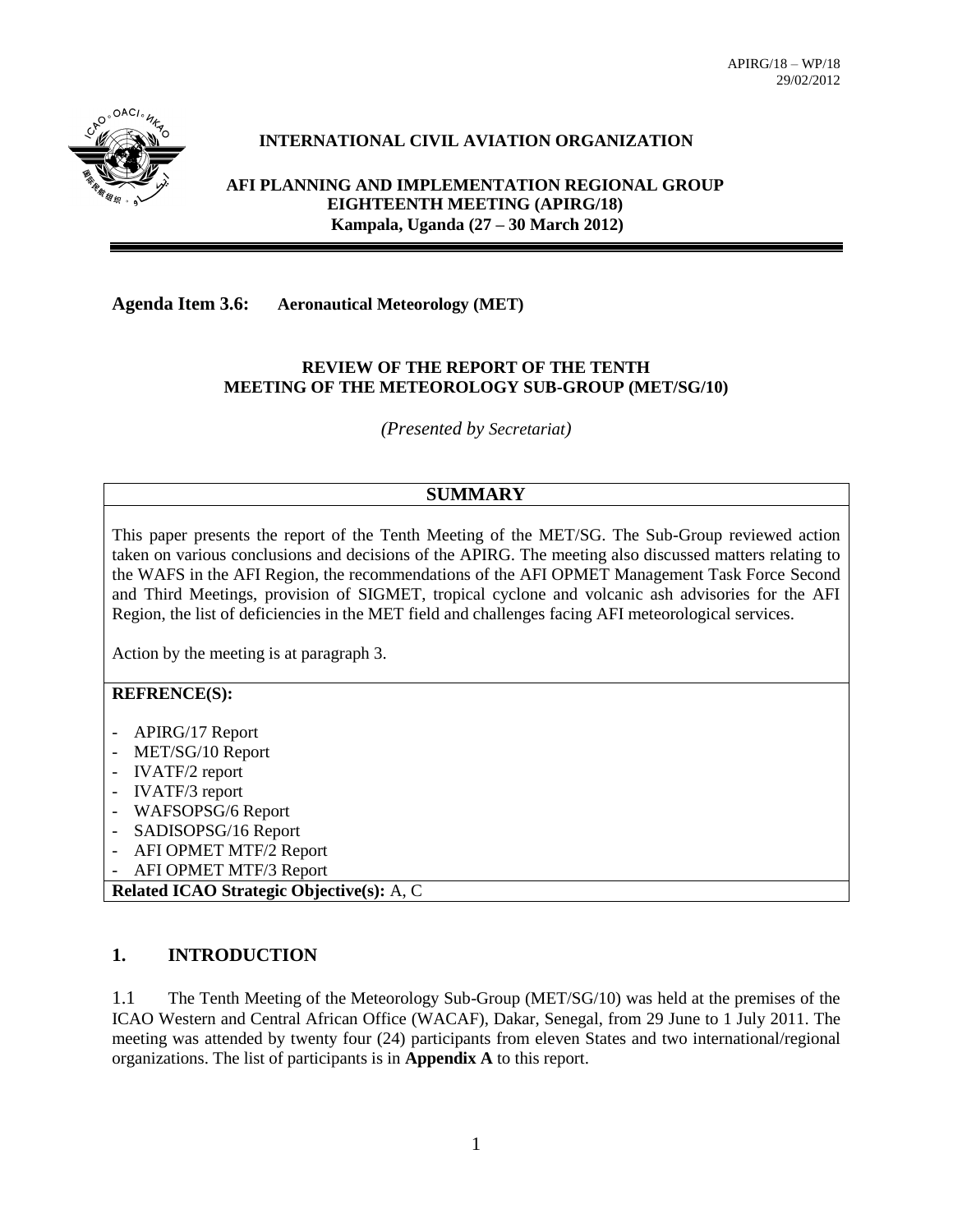# **2. DISCUSSION**

## 2.1 **Review of APIRG Conclusions and Decisions**

2.1.1 The group reviewed, noting progress made so far, its previous Conclusions and Decisions and on those adopted by APIRG and Recommendations developed at the Special AFI RAN meeting held in 2008. The Status of implementation is provided in **Appendix B to this report.**

2.1.2 The Sub-group noted that five States had not yet implemented SADIS as per Conclusion 10/31 of APIRG/10 meeting. The meeting then formulated the following conclusion:

# **DRAFT CONCLUSION 18/XXX: RECEIVING WAFS PRODUCTS AND RELATED OPMET INFORMATION THROUGH SADIS**

**That, the following five States in the AFI region: Burundi, Eritrea, Sao Tome E Principe, Sierra Leone and Liberia which have not yet implemented SADIS, endeavor to address this deficiency in accordance with Conclusion 10/31 of the APIRG/10 meeting.**

# 2.2 **WAFS in the AFI Region**

2.2.1 Under this agenda item, the Sub-Group reviewed the status of the implementation of the World Area Forecast System (WAFS) in the AFI Region on the basis of the reports from the sixth meeting of WAFS Operations Group (WAFSOPSG/6) and the sixteenth meetings of the Satellite Distribution System for information relating to air navigation (SADIS) Operations Group (SADISOPSG/16) provided by the United Kingdom as an integral part of the ICAO aeronautical fixed service (AFS). The meeting also reviewed the detailed information provided by the World Area Forecast Centre (WAFC) London on the recent and forthcoming developments in the WAFS and SADIS.

2.2.2 The Sub Group noted that the Sixteenth Meeting of the SADISOPSG held in ICAO Paris Office from 23 to 25 May, 2011, discussed a number of issues including the SADIS Strategic Assessment Tables. It further noted that the group agreed to dissolve the SADIS Strategic Assessment Team and in future, the team's related reports will be included in the Management Report prepared annually by the SADIS Provider State (SADISOPSG/16 Decision 16/11 refers), and therefore there is no longer a need for review and update by the MET SG with respect to the AFI Region.

2.2.3 The meeting was further informed that the Secure SADIS FTP Service had been implemented on November 2010. The meeting noted that the project delivered the new service on time and within budget and meets the requirements of ICAO Doc 9855 *- Guidelines on the Use of the Public Internet for Aeronautical Applications*. In this regard, the Sub-group encouraged those users who have not already done so to arrange to obtain Secure SADIS FTP log on credentials from the SADIS Manager.

2.2.4 The Sub-group was further informed that the WAFC London GRIB2 Upper Air Forecast data was made available on SADIS FTP on 2 March 2010 and via Secure SADIS FTP from 17 November 2010. WAFS Aviation GRIB2 was made available on the SADIS 2G service from 18 November 2010 (excluding the provision of CB, icing, and turbulence data, though these parameters are available via SADIS FTP and Secure SADIS FTP for trial and evaluation purposes only).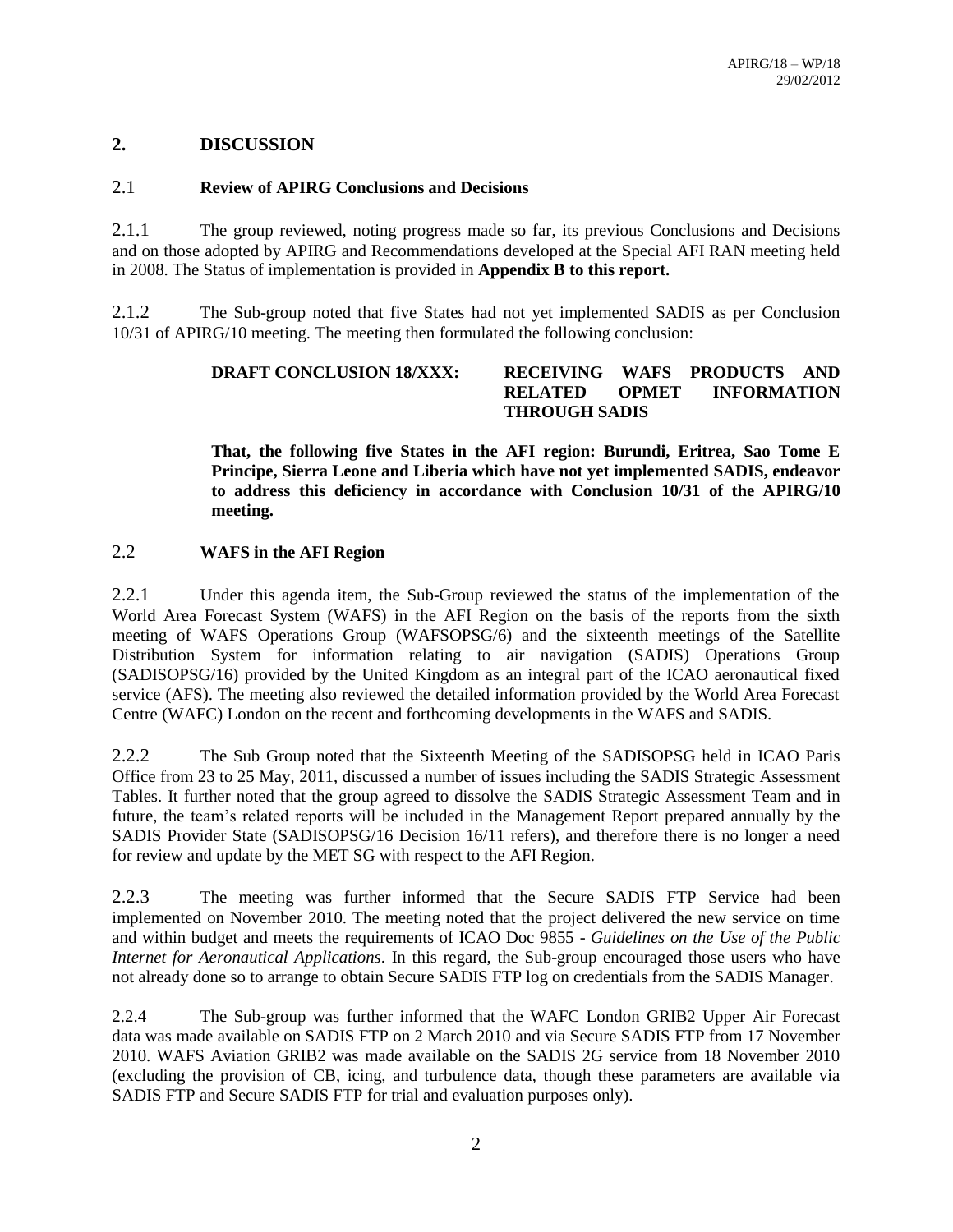2.2.5 The Sub group appreciated that the satellite-based infrastructure of SADIS will be retained until at least 2015. However, in order to determine the future need and following a survey, an ad hoc team was formed to follow up and make recommendations.)., The Sub-group then encouraged AFI State to be responding to surveys/questionnaires on this subject to ensure noting and consideration of their opinions..

2.2.6 The group noted that SADIS FTP service was extended to end of November 2012 due to slow take up by secure SADIS FTP before complete replacement by the latter. The meeting then encouraged SADIS users to migrate to secure SADIS FTP in good time.

2.2.7 The meeting encouraged SADIS users in AFI Region to apply for WAFS Internet File Service (WIFS) accounts to be used only for backup/contingency purposes and Primary data should continue being obtained from SADIS

2.2.8 In view of the above information, the meeting agreed to formulate the following conclusion:

# **DRAFT CONCLUSION 18/XXX: IMPLEMENTATION OF THE WAFS IN THE AFI REGION**

**That, SADIS States/Users in the AFI Region:**

- **a) who have not already implemented Secure SADIS FTP, arrange to obtain Secure SADIS FTP log on credentials from the SADIS Provider State;**
- b) **take action to obtain GRIB2 compatible visualization software from their workstation suppliers;**
- **c) keep up to date with developments in future requirements of a SADIS satellite broadcast beyond 2015 and respond in a timely fashion to any future surveys/questionnaires on this subject in order to ensure their opinions are noted and considered;**
- **d) apply for WAFS Internet File Service** (**WIFS) account(s) through the ISCS/WIFS Provider State for use in backup/contingency circumstances;**
- **e) review the published workstation evaluation reports in order to assess which systems best meet their needs; and**
- **f) make all efforts to migrate to Secure SADIS FTP before 30 November 2012 or risk losing access to the Internet-based provision of SADIS.**

# **2.3 Review of the Recommendations of AFI OPMET Management Task Force Second and Third Meetings (MTF/2 and MTF/3)**

2.3.1 The Task Force held its second meeting (MTF/2) in Johannesburg, South AfricaSeptember 2010 and its third meeting (MTF/3) in Dakar, Senegal in June 2011. On considering the reports of the two meetings, the MET/SG endorsed eleven Conclusions and four Decisions of the OPMET MTF.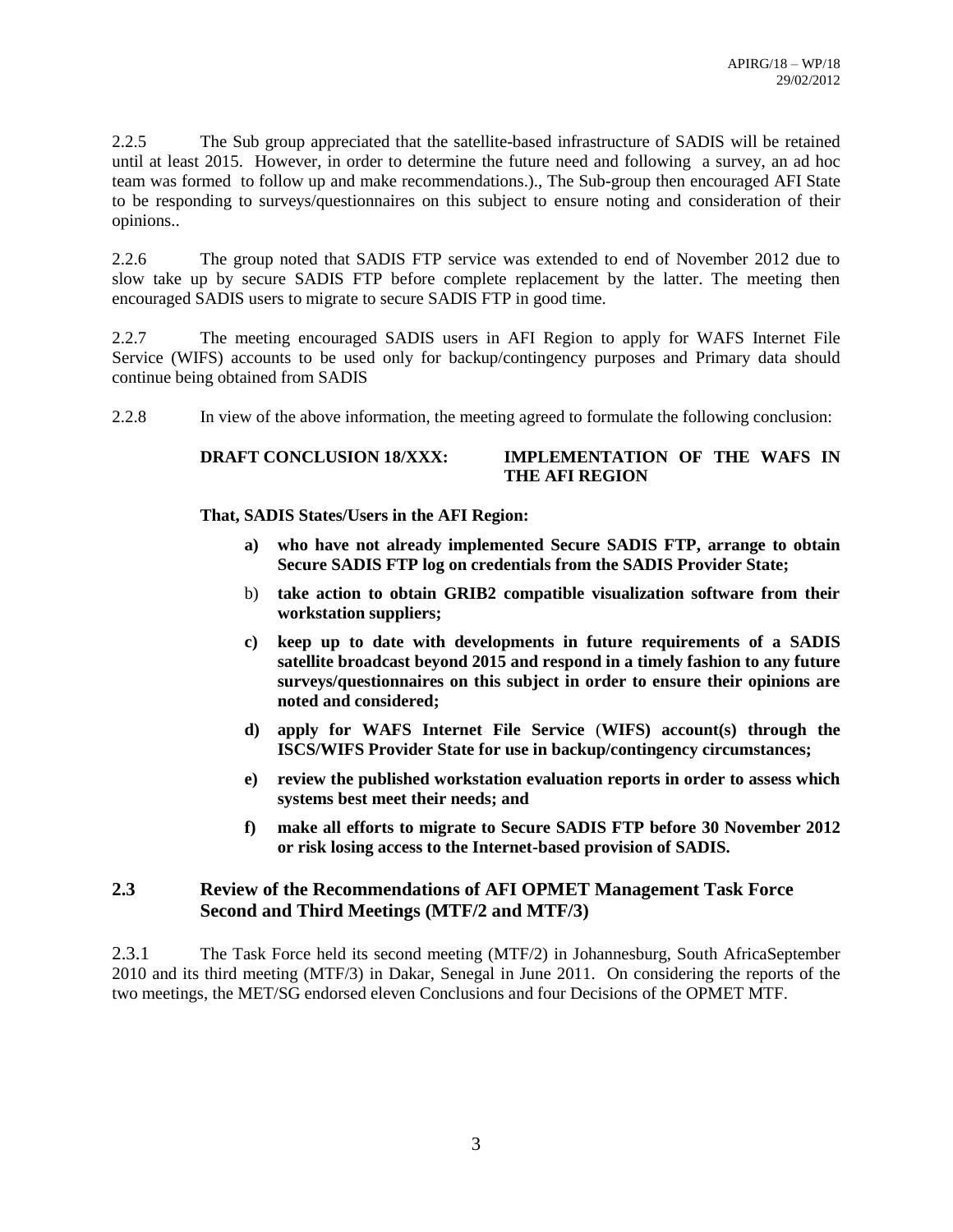#### *Review of the AMBEX Scheme*

2.3.2 In addition to the two MTF Reports, the Sub-Group recalled Conclusion 17/56 of APIRG/17 meeting, calling for the implementation of OPMET exchange requirements and inter-regional OPMET gateway (IROG) functions by both Dakar and Pretoria RODBs. The exchange would include new OPMET data types, OPMET bulletin format, regional exchange, interregional exchange and exchange of OPMET through SADIS, all of which are described in the  $7<sup>th</sup>$  edition of the AMBEX Handbook.

2.3.3 In order to harmonize the monitoring of OPMET data in the AFI region, the AFI OPMET monitoring procedures should be implemented on a regular basis using the procedures in the AMBEX Handbook. In this regard, the MTF/2 formulated Recommendation 2/3 and Decisions 2/4 and 2/5. Given the information above, the Sub-Group formulated the following Conclusion:

# **DRAFT CONCLUSION 18/XXX: SCHEDULE OF THE AFI OPMET MONITORING**

**That, Dakar and Pretoria RODB Provider States:**

- **a) implement an automatic OPMET data monitoring scheme using procedures in Chapter 12 and Appendix F of the AMBEX Handbook on quarterly basis (March 31, June 30, August, 31 and December 31 of each year)**
- **b) distribute the monitoring statistics to the Chairman of the Task Force and the Secretariat;**
- **c) perform regular 24 hour simultaneous monitoring starting at 0000 UTC on the first Wednesday of every month; and**
- **d) Implement the above tasks with effect 1 January 2012.**

2.3.4 Regarding the development of time validation criteria to implement OPMET monitoring statistics, the meeting reiterated that the time validation criteria be developed in accordance with the provisions in ICAO Annexes 3 and 10. Consequently, the meeting adopted the criteria developed by the EUR OPMET Data Management Group (DMG) for the EUR Region. The criteria would be aligned with the AFI Air Navigation Plan (ANP) and included in the AFI AMBEX Handbook.

2.3.5 The Sub-group recalled that Dakar and Pretoria RODBs were assigned IROG functions and inter-regional OPMET gateway responsibilities for the AFI region. The meeting noted that backup procedures were being developed for the AFI RODBs. Considering the recommendations of the MTF/2 and MTF/3 meetings and considering the need to improve the telecommunication link between Dakar and Pretoria, the Sub Group meeting formulated the following Decision and Conclusion:

#### **DRAFT DECISION 18/XXX: DEVELOPMENT OF BACK UP PROCEDURES FOR THE AFI RODBS**

**That, a Core Team of experts consisting of Members from Kenya, Madagascar, Senegal, South Africa and ASECNA be established to develop back up procedures for the AFI RODBs.**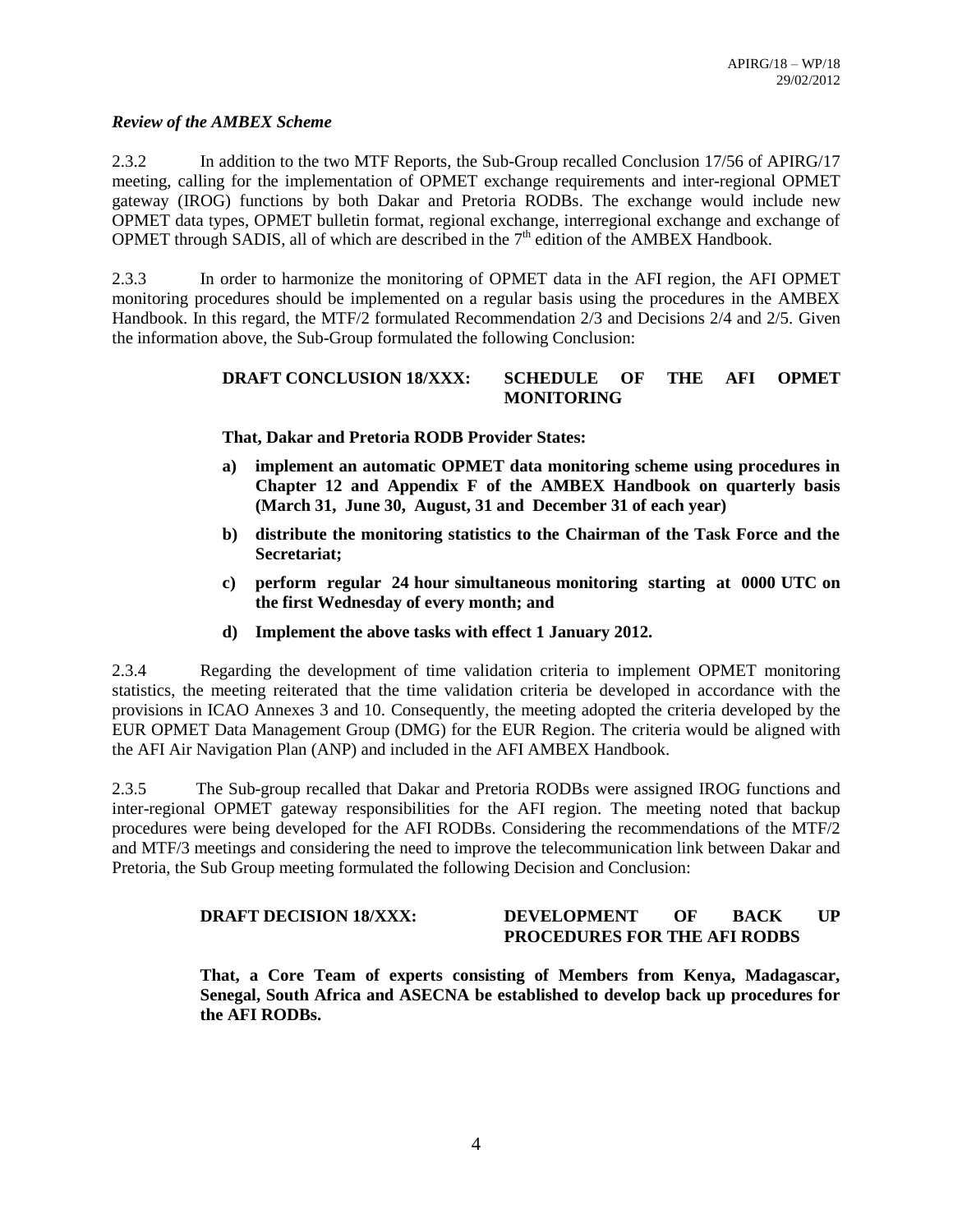#### **DRAFT CONCLUSION 18/XXX: IMPLEMENTATION OF AN AFTN CIRCUIT BETWEEN DAKAR AND PRETORIA RODBS TO SUPPORT BACK-UP CONTINGENCY CAPABILITIES**

**That Dakar and Pretoria RODB Provider States;**

- a) **investigate the best possible way to implement a backup circuit between the two RODBs for the implementation of the backup procedures between the RODBs, in time for the MTF/4 meeting; and**
- **b) implement reliable telecommunications facilities to support back-up procedures for the AFI RODBs.**

2.3.6 The Sub-Group considered the recommendations formulated by MTF/2 and MTF/3 meetings regarding amendment to the AMBEX Handbook and associated Appendixes and formulated the following decision:

## **DRAFT DECISION 18/XXX: AMENDMENT TO THE AMBEX HANDBOOK**

**That,**

- **a) Appendixes A and B to the AMBEX Handbook be updated by the MET/SG Secretariat to reflect AFTN addresses for the IROG's Bangkok, Jeddah and Rio de Janeiro; and**
- **b) the amended AMBEX Handbook given in Appendix C to this report, be:**
	- **1) endorsed as the AMBEX Handbook Seventh Edition, Amendment 2;**
	- **2) published by the MET/SG Secretariat.**

2.3.7 The meeting was informed of data exchange procedures of EUR Regional OPMET Centre (ROC) Toulouse with adjacent ROCs including AFI IROGs and also of the annual SIGMET monitoring exercises undertaken in Europe. Following these and analysis of the monitoring results some actions are undertaken aimed at improving data exchange. . Some centres outside the EUR region are also invited to verify the good reception of SIGMET and VAA.

2.3.8 The meeting was further informed that the MTF/3 meeting proposed that the two AFI IROGs be sending to Toulouse, bulletin headers they wish to receive or the data they wish to receive and that they also be sending their routing table to the EUR addresses. It was therefore anticipated that this would give a better situation for dissemination of information between the IROGs and ROC Toulouse and between their AoR, in accordance with the AFI and EUR regional air navigation plans.

2.3.9 The meeting was further informed that for harmonization and coherency of OPMET exchange between ICAO AFI and EUR regions, the AFI IROGs and Toulouse ROC should review and exchange their OPMET routing tables. In this regard, Recommendations 3/10 and 3/11 were formulated from the above information. The Sub-Group then endorsed the following Conclusion: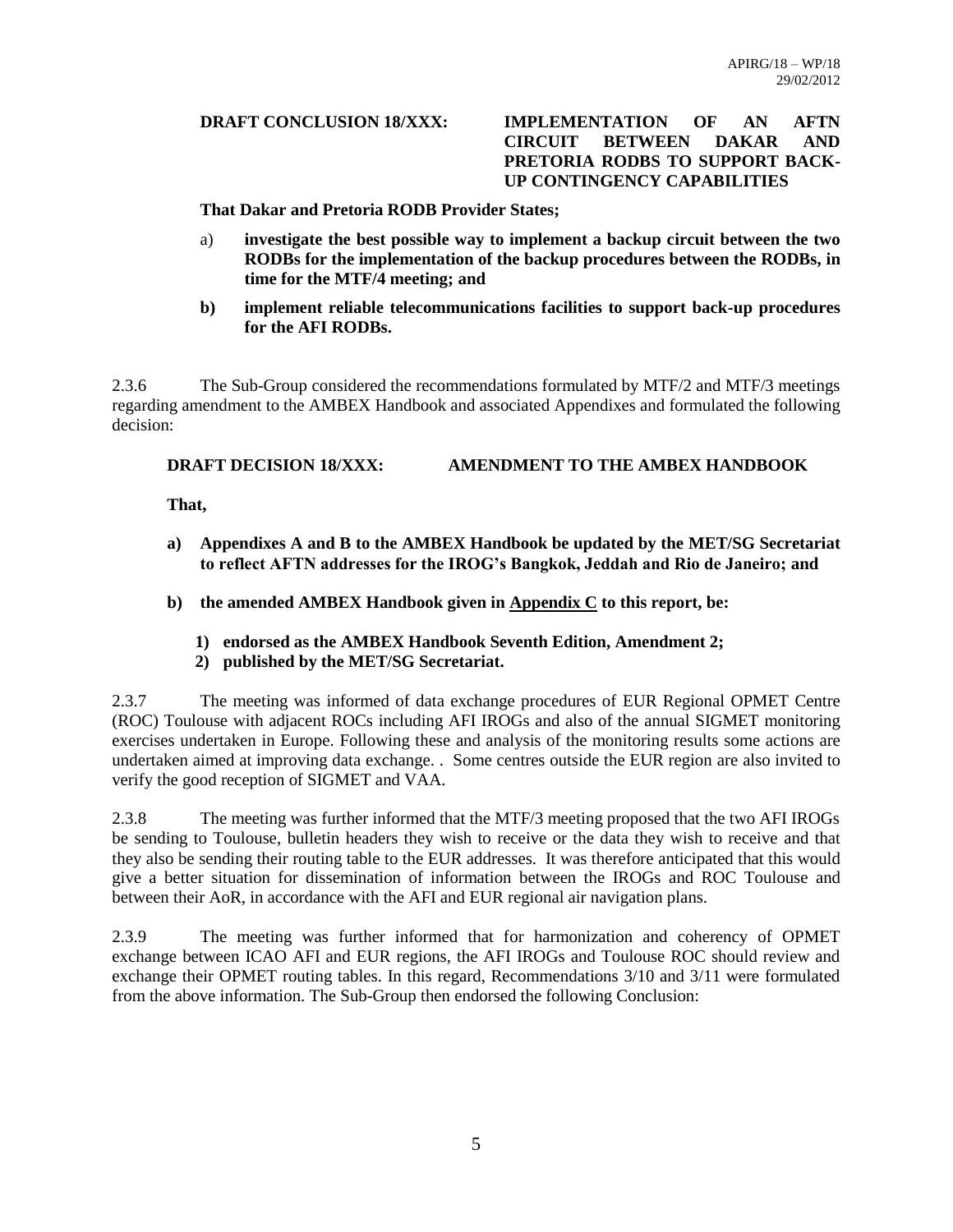#### **DRAFT CONCLUSION 18/XXX: SIGMET MONITORING AND OPMET ROUTING**

**That,**

- **a) the two AFI RODB Provider States be invited to monitor the reception of SIGMET during the regular (twice yearly) EUR Region SIGMET tests and report;**
- **b) the two AFI IROGs and ROC Toulouse exchange their routing tables and verify the coherency of these tables;**
- **c) the AFI IROGs be invited to review their current routing tables, the status of OPMET reception, and if necessary, update the routing tables; and**
- **d) ICAO invites AFI States to solve OPMET production and routing issues.**

2.3.10 The Sub-group noted from the report of the MTF/3 meeting that Algiers Bulleting Compiling Center (BCC) had not implemented most of the AMBEX scheme. The meeting advised Dakar RODB to coordinate with Algiers BCC to solve this issue.

#### *Development of OPMET data Catalogue for the AFI ICD*

2.3.11 The meeting recalled that the Conclusion 17/59 of APIRG/17 Meeting called for the implementation of the interface control document (ICD) for AFI OPMET database access procedures and a draft data catalogue as given in **Appendix D** to this report, adapted from the EUR OPMET DMG as was proposed to RODB Managers for finalization. In this regard, the Sub-group decided to urge AFI RODB Managers to finalize the AFI OPMET data catalogue given in the **Appendix D** to this report, in time for the MTF/4 meeting. The Meeting then formulated the following conclusion:

#### **DRAFT CONCLUSION 18/XX: IMPLEMENTATION OF AFI OPMET DATA CATALOGUE**

#### **That, the OPMET data catalogue given in the Appendix D to this report, be implemented by States in the AFI Region after finalization by Dakar and Pretoria RODB Provider States as the AFI OPMET data catalogue.**

#### *SIGMET and Advisories*

2.3.12 The meeting noted that the SIGMET Advisory trials organized by the Meteorological Warning Study Group (METWSG) are aimed at enhancing the issuance of SIGMET information in the AFI Region. It further noted that South Africa as one of the hosts of the Regional SIGMET Advisory Centre (RSAC) for the period of the trial has a tool called **G**eocentric **I**nformation **B**riefing (GIB) which generates SIGMET advisories in both text and graphical format. The tool was also capable of generating advisory messages for the entire AFI Region. In this regard, the meeting endorsed the following conclusion:

#### **DRAFT CONCLUSION 18/XXX: PROVISION OF SIGMET ADVISORY INFORMATION BY PRETORIA RODB DURING AFI SIGMET TESTS**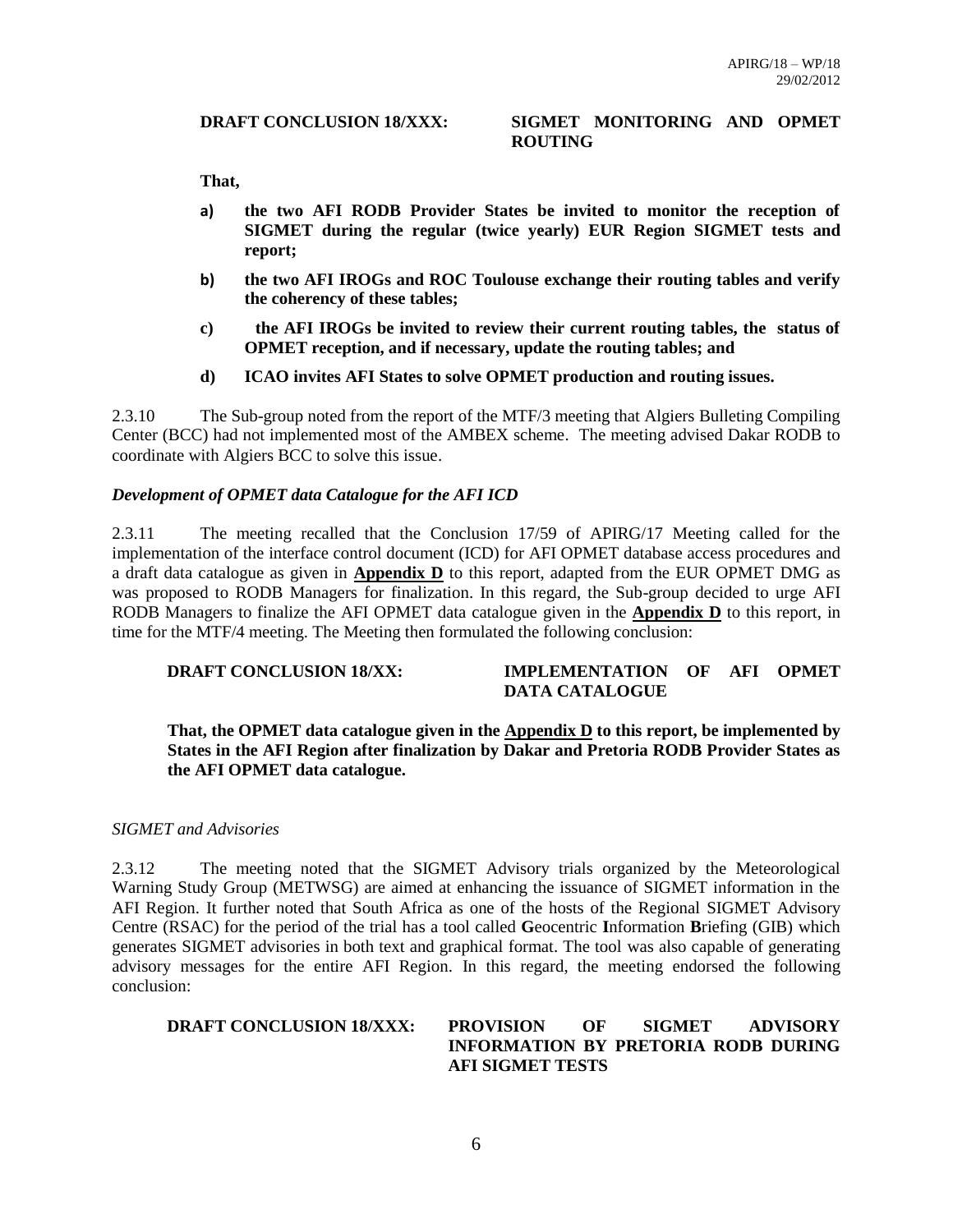#### **That, the facilities made available by Pretoria RODB Provider State during the SIGMET advisory trial, be used to assist ICAO WACAF and ESAF regional offices during WS SIGMET tests for the AFI region.**

*Note: France who also provided such facility during the SIGMET advisory trial may also propose such assistance for test purposes.*

2.3.13 The meeting recalled that APIRG/17 had urged ICAO regional offices of Dakar and Nairobi to update the AFI SIGMET guide to include details of VA and TC test procedures. In addition, Decision 2/16 of AFI OPMET MTF/2 recommended that Appendix J to the AFI SIGMET Guide be updated. In this regard, the meeting agreed to formulate the following decision:

## **DRAFT DECISION 18/XXX: AMENDMENT TO THE AFI REGIONAL SIGMET GUIDE**

#### **That, the amendment to the SIGMET Guide given in Appendix E to this report, be endorsed as the AFI Regional SIGMET Guide Ninth Edition, Amendment 2.**

2.3.14 In view of a lack of implementation by a number of States in the AFI Region of SIGMET information, the Sub-group noted the need to sensitize concerned authorities on the importance of continuous monitoring of hazardous meteorological conditions which would necessitate SIGMET issuance by meteorological watch offices. The Sub group then formulated the following conclusion:

# **DRAFT CONCLUSION 18/XXX MEASURES TO IMPROVE THE ISSUANCE OF SIGMET IN THE AFI REGION**

**That, The ICAO Dakar and Nairobi Regional Offices sensitize meteorological authorities in the AFI Region on the importance of continuous monitoring, by meteorological watch offices, of hazardous meteorological conditions that would warrant the issuance of SIGMET information in their respective areas of responsibility.**

#### *Improving AFI OPMET data availability and Management*

2.3.15 On the issue of request for information from non AOP aerodromes, the Sub-group was informed of the need to avoid repetitive State letters on identical requests and the need for the SADISOPG Secretariat to keep track on the requests made and to ensure that a State that had refused the provision of OPMET information from their non-AOP aerodromes is not approached before three years had elapsed. The SADISOPSG will in this regard maintain a master list to be placed on the SADISOPSG website related to States' willingness to provide OPMET information from non-AOP aerodromes as displayed in **Appendix F** to this report. -. The MET/SG then formulated the following conclusion in this regard.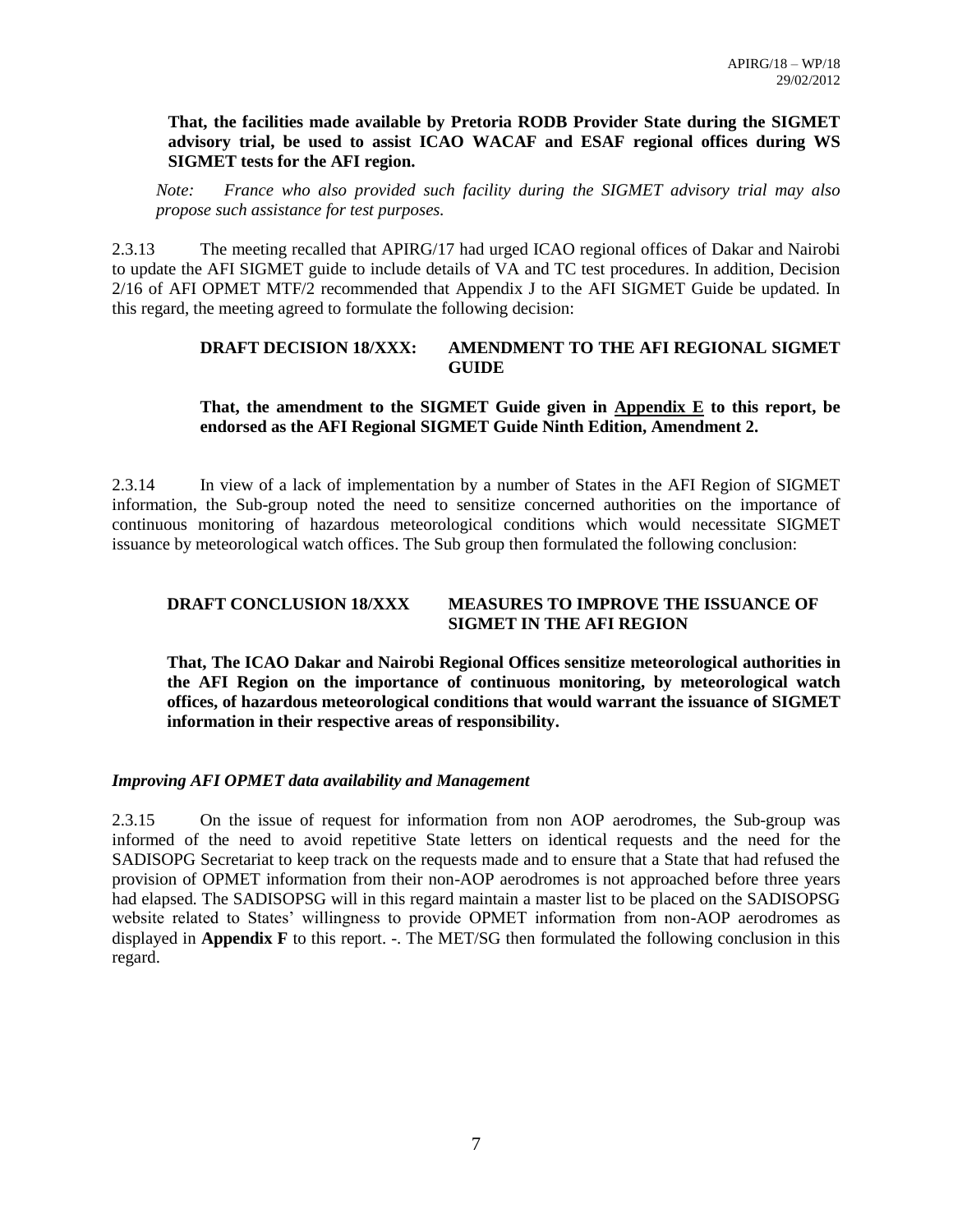#### **DRAFT CONCLUSION 18/XXX: REVISION OF OPMET DATA**

# **REQUIREMENTS**

**That:**

- **a) information related to the requirements of OPMET data from non-AOP aerodromes as given in Appendix F to this report, be submitted by ICAO Dakar and Nairobi Regional Offices to the concerned States for approval, before amending the AFI FASID MET Table 2A and Annex 1 to the SADIS User Guide (SUG); and**
- **b) the non-AOP aerodromes as listed in Appendix G to this report, be deleted from AFI FASID MET Table 2A.**

2.3.16 The meeting was further informed that required OPMET bulletins from Accra, Conakry, Freetown, Kano, Kinshasa, Lagos, Luanda and Monrovia are received at Dakar RODB with an availability rate of below 30%. To improve the availability of the bulletins the meeting agreed to formulate the following draft conclusion:

# **DRAFT CONCLUSION 18/XXX: IMPROVEMENT OF OPMET AVAILABILITY FROM AFI STATES AERODROMES**

#### **That, efforts be made by the concerned States to improve the availability at Dakar RODB, of required OPMET from Accra, Conakry, Freetown, Kano, Kinshasa, Lagos and Luanda.**

2.3.17 The MET/SG was informed that in the short term (up to 2013), ICAO was planning for the introduction of *enabling clauses* in Annex 3 to use table-driven data representation in extensible mark-up language (XML) for OPMET (METAR/SPECI, TAF and SIGMET) on a bilateral basis as part of Amendment 76 to Annex 3 (applicable in November 2013). Consequently, the implementation of the use of XML for OPMET should therefore only be initiated on bilateral basis before the planned MET/AIM Divisional Meeting in 2014 expected to endorse the transition plan which would have its first milestone in 2016 (Amendment 77 to Annex 3). It was noted that there would be ample time after the Divisional Meeting to undertake the necessary regional planning.

2.3.18 With regard to the information provided above, the meeting endorsed the following decision:

# **DRAFT DECISION 18/XXX: PREPARATION OF AFI XML TRANSITION PLAN**

# **That, the preparation of the AFI XML Transition Plan be deferred until the adoption of Amendment 76 to Annex 3 (July 2013) at the earliest.**

2.3.19 Regarding dissemination of OPMET, the meeting expressed deep concern that OPMET and other aviation MET products were available on some Internet websites without any restrictions (only user name and password needed).

2.3.20 The meeting was made aware that it is indicated in ICAO Annex 3 - *Meteorological Service for International Air Navigation* Appendix 10, Section 2 that the use of the Aeronautical Fixed Service and the Public Internet is permissible. In addition, the meeting was further reminded that it is the responsibility of the meteorological authority to determine what and how meteorological service will be provided to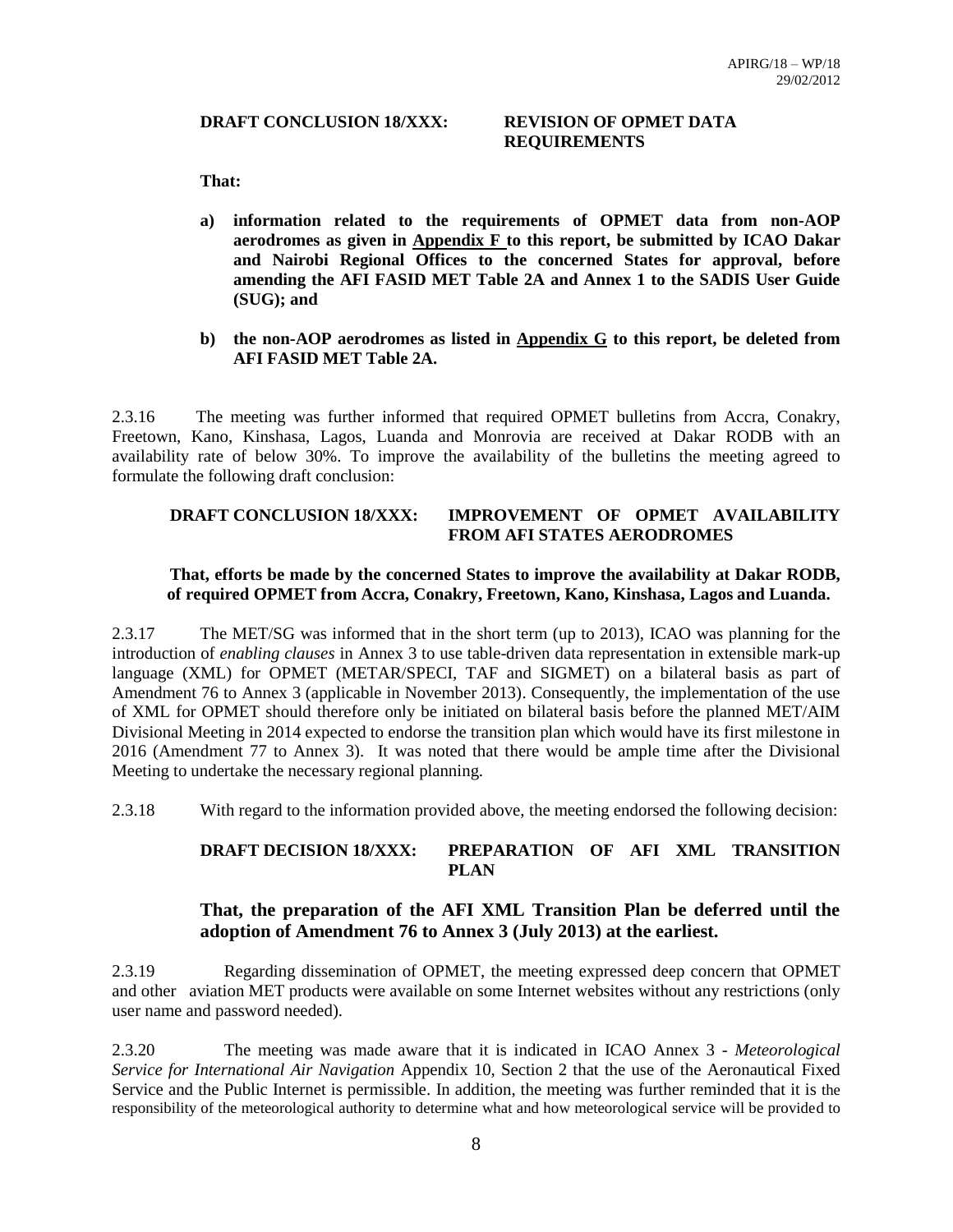meet the needs of international air navigation, as per paragraphs 2.1.3 and 2.1.4 of ICAO Annex 3. However, use of public Internet need also comply with ICAO Document 9855 - *Guidelines for use of Public Internet for Aeronautical Applications.* Further, WAFSOPSG/5 Conclusion 5/9 indicated that OPMET data and WAFS forecasts distribution through ISCS/SADIS services, if only used for flight planning, can be considered non-time critical and therefore can be accessed through the public Internet. The Sub-group urged users of aviation data to be careful and ensure that all data is obtained is only from an authorized source.

# **2.4 Provision of SIGMET, tropical cyclone and volcanic ash advisories for the AFI Region**

2.4.1 The Sub-group recalled that the MET Divisional Meeting (2002) formulated recommendation 1/12 b), *Implementation of SIGMET requirements*, which called, inter alia, for the relevant planning and implementation regional groups (PIRGs) to conduct periodic tests on the issuance and reception of SIGMET messages, especially those for volcanic ash.

2.4.2 Concerns by the users for the timely reception of SIGMET information had prompted the need to improve awareness on the critical and important nature of SIGMETs. In order to maintain the International Airways Volcano Watch (IAVW) and International Tropical Cyclone Watch (ITCW) Systems ready-for-action, regular exercises involving the advisory centres and the Meteorological Watch Offices (MWOs) under their areas of responsibility should be performed.

2.4.3 In this regard, Conclusion 16/56 of APIRG/16 adopted the procedures for conducting such exercises in the region and Conclusion 17/82 of APIRG/17 suggested measures to improve the issuance and dissemination of SIGMETs. Three (3) types of SIGMET Tests, incorporating the suggested measures, were conducted in 2010 and 2011 during the month November of the respective year.

2.4.4 The reports on the results of the above tests were distributed to all AFI MWO Provider States in January 2010 and 2011. The short term recommended actions were implemented by the MWO concerned after the distribution of the test report, and those needing medium to long term implementation are presented **in Appendix H** to this report for review and appropriate action by the meeting. The meeting was further informed that Robertsfield and Kinshasa MWOs were not issuing any SIGMET and agreed that steps should be taken to enable assistance to be provided by neighboring States until such time that these MWOs are in a position to issue SIGMET as required. In this regard, the Sub-group formulated the following conclusions:

# **DRAFT CONCLUSION 18/XXX: ISSUANCE AND DISSEMINATION OF SIGMET**

# **That:**

- **a) The ICAO Dakar and Nairobi Regional Offices concerned take the required measures to:**
	- **1. visit the listed 21 MWO Provider States which have never issued any SIGMET during AFI SIGMET Tests; and**
	- **2. identify the main deficiencies in implementing MWO functions and provide assistance in overcoming the said deficiencies;**
- **b) Robertsfield and Kinshasa MWOs to consider bilateral arrangements between adjacent MWOs (i.e. Dakar and Brazzaville MWOs respectively) for the provision of SIGMET information on behalf of the States concerned before removing the telecommunication/ organizational deficiencies as a matter of urgency considering the fact that this is a safety related issue.**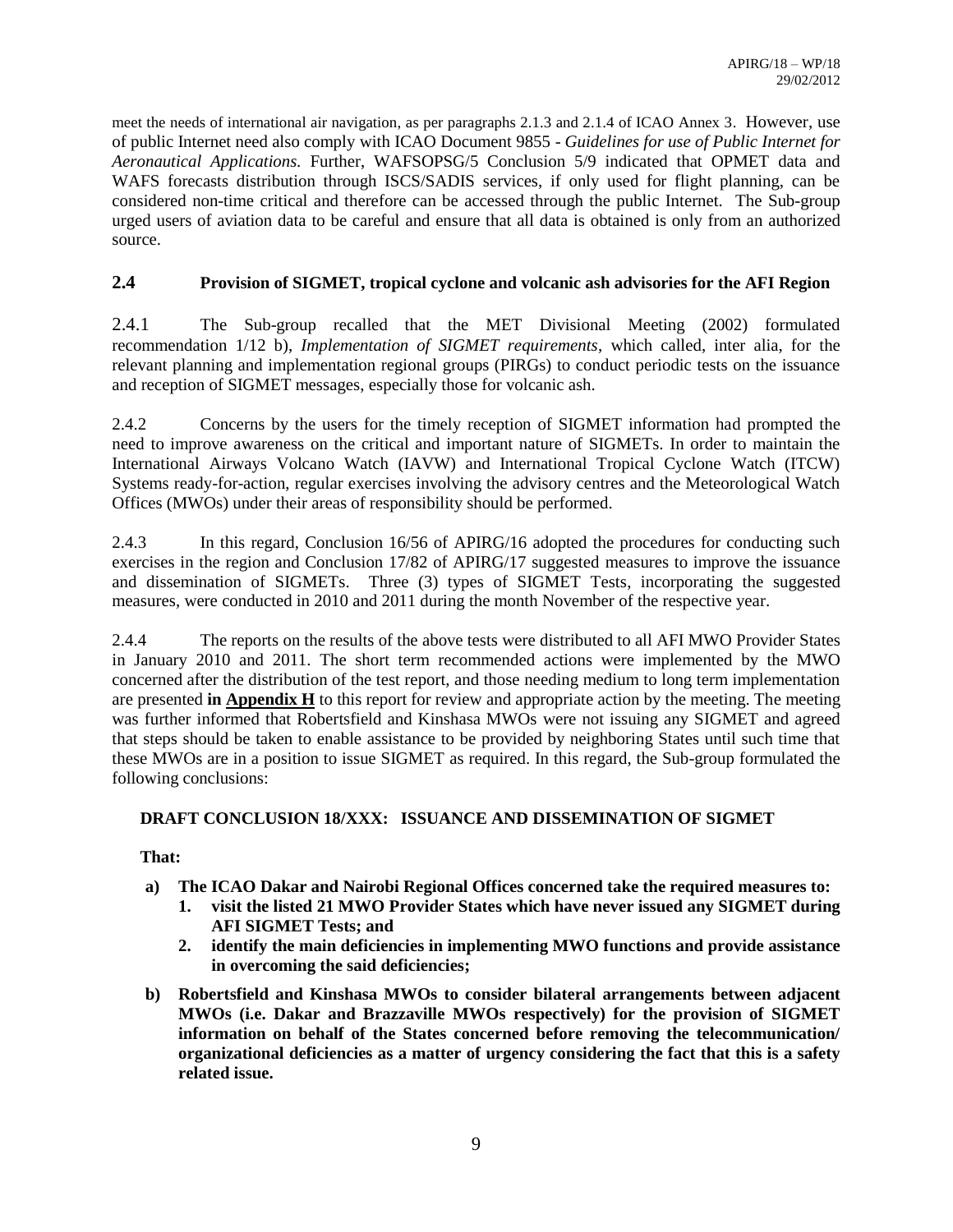#### **DRAFT CONCLUSION 18/XXX: REMOVING OPERATIONAL SHORTCOMINGS IN SIGMET PROVISION**

**In order to remove operational shortcomings in SIGMET provision, it is requested that:**

- **a) Kano, Mogadishu, N'Djamena, Sal and Casablanca MWOs use the priority indicator FF to disseminate SIGMETs;**
- **b) Casablanca, Kano, Dakar and Sal MWOs and all MWOs not listed in Column 6 of Appendix A to the AFI SIGMET Guide, avoid issuing any WC SIGMET during the TC Tests;**
- **c) Antananarivo, Casablanca, Kano, Niamey, Brazzaville, Sal, Mauritius, Johannesburg, Accra, Mogadishu, N'Djamena, Gaborone and Nairobi MWOs issue SIGMET Tests on the required time period, no more than 10 minutes, after the issuance of the advisory tests***;*
- **d) Pretoria RODB applies the procedure described in Appendix J to the AFI SIGMET Guide in order to avoid confusing real SIGMETs with SIGMET Test messages;**
- **e) Johannesburg, Gaborone, Casablanca, Mauritius, Niamey, and Dakar MWOs consider to include a line of 12 "TEST" at the end of the SIGMET test message; and**
- **f) All MWOs use the correct SIGMET format (as prescribed by Annex 3 Appendix 6 Table A6-1) when preparing the SIGMET message by including:**
	- **1. a correct validity period;**
	- **2. a correct weather phenomena description;**
	- **3. the ICAO indicator of the corresponding FIR at the beginning of the main text of the SIGMET;**
	- **4. a hyphen at the end of the line containing the validity period;**
	- **5. the MWO ICAO indicator just after the validity period and;**
	- **6. the word "VALID" just before the validity period.**

# **2.5 Deficiencies in the MET field**

2.5.1 The List of deficiencies in the MET field was reviewed and updated based on the uniform methodology approved by the Council for identification, assessing, tracking and reporting of deficiencies of air navigation systems. The review also took into account remedial action from States concerned and inclusion of additional deficiencies identified since APIRG/17 Meeting.

2.5.2 The updated list deficiencies in the MET field adopted by the Sub-group is at **Appendix I**

2.5.3 The meeting was pleased to learn from France that during EUR METG/20 meeting, IATA had expressed its deep appreciation on the significant increase of availability of AFI OPMET data in the EUR region. That appreciation was also extended to the two AFI IROGs and to the AFI States who contributed to the dramatic improvement.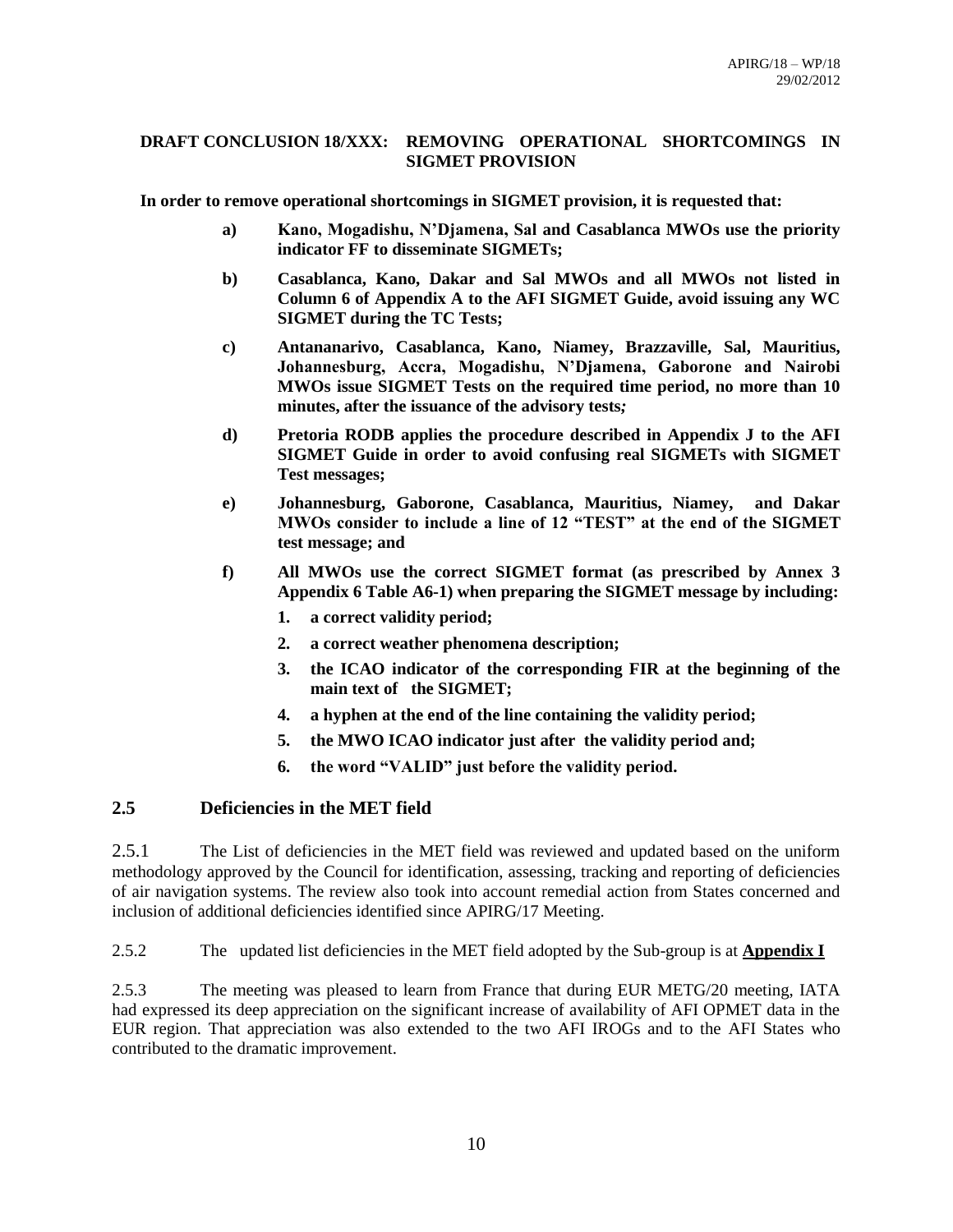# **2.6 New challenges facing AFI Meteorological Services**

2.6.1 The Sub-group was briefed on the report of the Core Team of Experts established by Conclusion 17/84 of APIRG/17, to collect and study information on the impact of the global Air Traffic Management operational concept on the provision of Aeronautical Meteorological Services in the AFI Region.

2.6.2 The meeting was informed that in view of the emerging continuous work initiated by the monitoring of the AFI volcanic ash contingency plan exercises, the Core Team of Experts suggested to upgrade the team to a MET/ATM Task Force with the terms of reference as given in **Appendix J** to this report, in order to perform an annual AFI volcanic ash exercise as a starting point and continue to collect and study regional information on the impact of ATM operational concept on MET. In this regard, the Sub-group agreed to formulate the following Decision which will be discussed with the APIRG ATM/AIS/SAR Sub-group:

## **DRAFT DECISION 18/XXX: ESTABLISHMENT OF THE AFI MET/ATM TASK FORCE**

**That:**

- **a) an AFI MET/ATM Task Force be established with the terms of reference and work programme, as presented in Appendix J to this report; and**
- **b) the Core Team of experts established through Decision 17/84 of APIRG/17, be abolished and replaced by the AFI MET/ATM Task Force.**
- *Note: The AFI MET/ATM TF will consist of specialists in ATM, CNS and MET.*

2.6.3 The meeting recalled that in response to the unprecedented disruptions to commercial air traffic in Europe caused by the eruption of Iceland's Eyjafjallajökull volcano in April 2010, ICAO had established an International Volcanic Ash Task Force to drive the development of a global safety risk management framework and urge regional implementation groups (PIRGs) to improve existing regional volcanic ash contingency plans and establish new plans where such plans do not exist.

2.6.4 The meeting was aware that within and adjacent to AFI Region are areas of potential volcanic activities which, when active, can affect flight operations in the AFI Region. The AFI Volcanic Ash Contingency Plan (VACP) sets out standardized guidelines for alerting of aircraft when eruptions occur, and procedures to be followed.

2.6.5 In this regard, the draft volcanic ash contingency plan presented in **Appendix K** to this report was adapted from the EUR/NAT contingency plan in coordination with the APIRG ATM/AIS/SAR Sub Group.

2.6.6 The Sub Group was informed that the second meeting of the International Volcanic Ash (VA) Task Force (IVATF/2) scheduled for July 2011 would provide useful material for the implementation of regional VA contingency plans. The Sub group then agreed that the draft contingency plan in Appendix K should be updated by the Secretariat in line with the outcome of the IAVTF/2 and IAVWOPSG/6 meetings and agreed by the sub-group by correspondence. The Sub Group then requested the MET/SG Secretariat to review and update the draft volcanic ash contingency plan and submit to the members of the sub-group for agreement through correspondence, taking into consideration the outcome of the third meeting of the International Volcanic Ash Task Force (IVATF/3). Further to the review of the regional VACP Template by IVAT/3 meeting (16 – 17 February 2012), the MET/SG Secretariat reviewed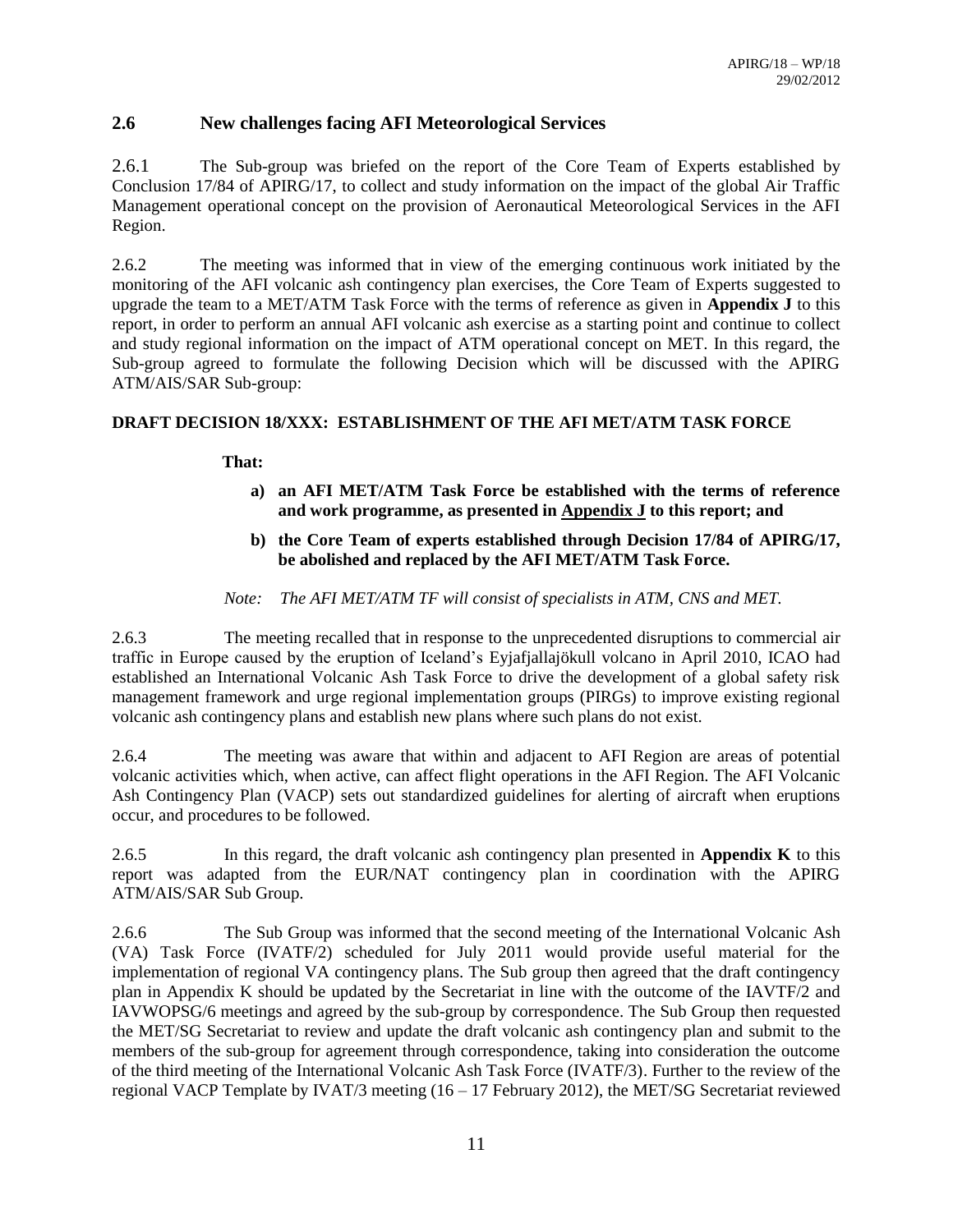and updated the draft AFI VACP that were circulated to the members of the subgroup for agreement. In this regard, the following Conclusion was formulated:

# **DRAFT CONCLUSION 18/XX: ESTABLISHMENT OF THE AFI VOLCANIC ASH CONTINGENCY PLAN**

**That:**

- **(a) the ATM/AIM/SAR and the MET Sub-Groups finalize development of the AFI Volcanic Ash Contingency Plan; and**
- **(b) the Plan be provided to States for implementation, without awaiting the next meeting of APIRG.**

2.6.7 For a better understanding and involvement of AFI States in the VACP, it was considered desirable to convene regional awareness seminars in coordination with the ATM/MET TF. The Group formulated the following Conclusion:

# **DRAFT CONCLUSION 18/XXX: AWARENESS SEMINARS ON THE AFI AIR TRAFFIC MANAGEMENT VOLCANIC ASH CONTINGENCY PLAN**

**That ICAO Dakar and Nairobi Regional Offices through the ATM/MET Task Force, be invited to convene regional awareness seminars on the AFI ATM Volcanic Ash Contingency Plan in view of;**

- **a) Make all aviation stockholders in the AFI region aware of ATM VACP;**
- **b) Support its implementation;**
- **c) Propose further improvements to the plan.**

*Note: It is suggested that seminars be convened in 2012 and conducted in both English and French.*

2.6.8 The WMO representative gave a presentation to the meeting on the future training and competency requirements for aeronautical meteorological personnel, emphasizing that top level would be made mandatory by December 2016.

#### **2.7 Regional meteorological procedures**

2.7..1 The Sub-group reviewed the MET procedures pertaining to the AFI ANP/FASID as proposed by WAFSOPSG/6 meeting which was held in Dakar from 21 to 24 March 2011. The MET/SG Secretariat was requested to initiate proposals for amendments to the AFI Air Navigation Plan (Doc 7474) as per the changes shown in **Appendix L to this paper.**

#### **2.8 Terms of reference, work programme and composition of the MET/SG**

2.8.1 The MET/SG noted the composition of the Sub-group and its terms of reference shown in **Appendix M** to this report. The Sub-group recalled that the terms of reference reflected the overall tasks